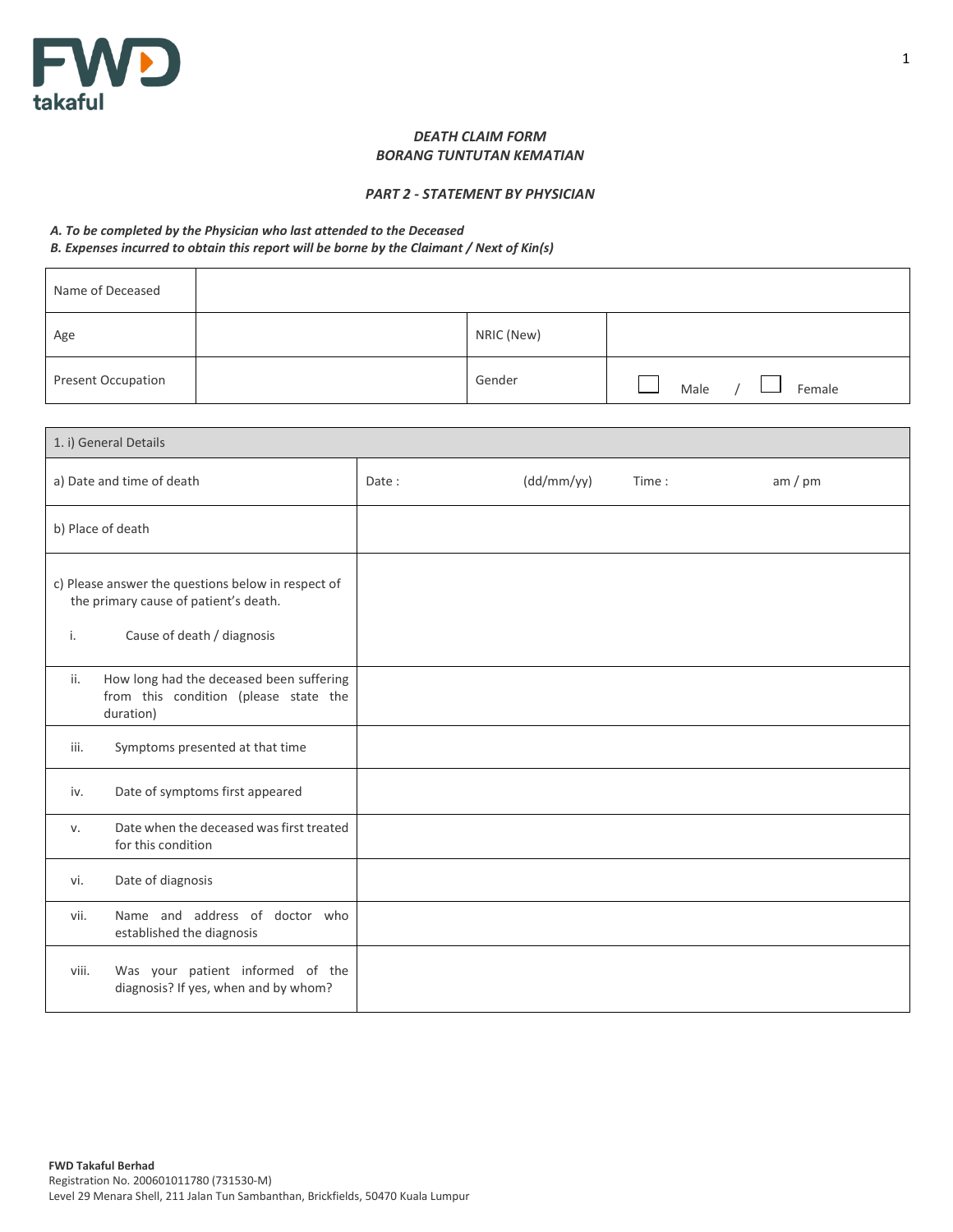| ix.        | Had your patient suffered any previous<br>episodes of this condition or any other<br>conditions leading to it or relating to it? If<br>yes, please give details, including exact<br>date of episodes or conditions. |                                                                                                                                                                                                                                                                                     |
|------------|---------------------------------------------------------------------------------------------------------------------------------------------------------------------------------------------------------------------|-------------------------------------------------------------------------------------------------------------------------------------------------------------------------------------------------------------------------------------------------------------------------------------|
| х.         | Was your patient referred to you? If yes,<br>please give name and address of doctor<br>concerned.                                                                                                                   |                                                                                                                                                                                                                                                                                     |
| xi.        | Name and address of doctor(s) who<br>attended to your patient prior to seeing<br>you                                                                                                                                |                                                                                                                                                                                                                                                                                     |
| xii.       | Name and address of doctor(s) who<br>is/are treating your patient concurrently<br>for this condition                                                                                                                |                                                                                                                                                                                                                                                                                     |
| xiii.      | Did you refer your patient to any other<br>doctor(s)? If yes, please provide name<br>and address of the doctor(s).                                                                                                  | In your opinion                                                                                                                                                                                                                                                                     |
| xiv.       | Date last seen by you                                                                                                                                                                                               |                                                                                                                                                                                                                                                                                     |
| XV.        | Please describe the exact details of your<br>patient's condition last seen by you                                                                                                                                   |                                                                                                                                                                                                                                                                                     |
| physician? | d) Were you the deceased's usual medical                                                                                                                                                                            | Yes<br><b>No</b>                                                                                                                                                                                                                                                                    |
|            | e) If yes, please state the deceased's first date of<br>consultation with you                                                                                                                                       |                                                                                                                                                                                                                                                                                     |
|            | f) Date when deceased first consulted you in<br>respect of the illness related to his/ her death                                                                                                                    |                                                                                                                                                                                                                                                                                     |
|            | g) Were you present at the time of death? If no, on<br>what date did you last attend to the deceased<br>and for what illness?                                                                                       | No i. Date last attended to the deceased :<br>Yes<br>ii. Illness: The Communication of the Communication of the Communication of the Communication of the Communication of the Communication of the Communication of the Communication of the Communication of the Communication of |

| 2. ii) Is there any secondary / underlying cause resulted to deceased's primary cause of death? If yes, please answer the questions below in respect<br>of the secondary cause of patient's death. |  |  |
|----------------------------------------------------------------------------------------------------------------------------------------------------------------------------------------------------|--|--|
| a) Cause of death / diagnosis?                                                                                                                                                                     |  |  |
| b) How long had the deceased been suffering from<br>this condition (please state the duration)                                                                                                     |  |  |
| c) Symptoms presented at that time                                                                                                                                                                 |  |  |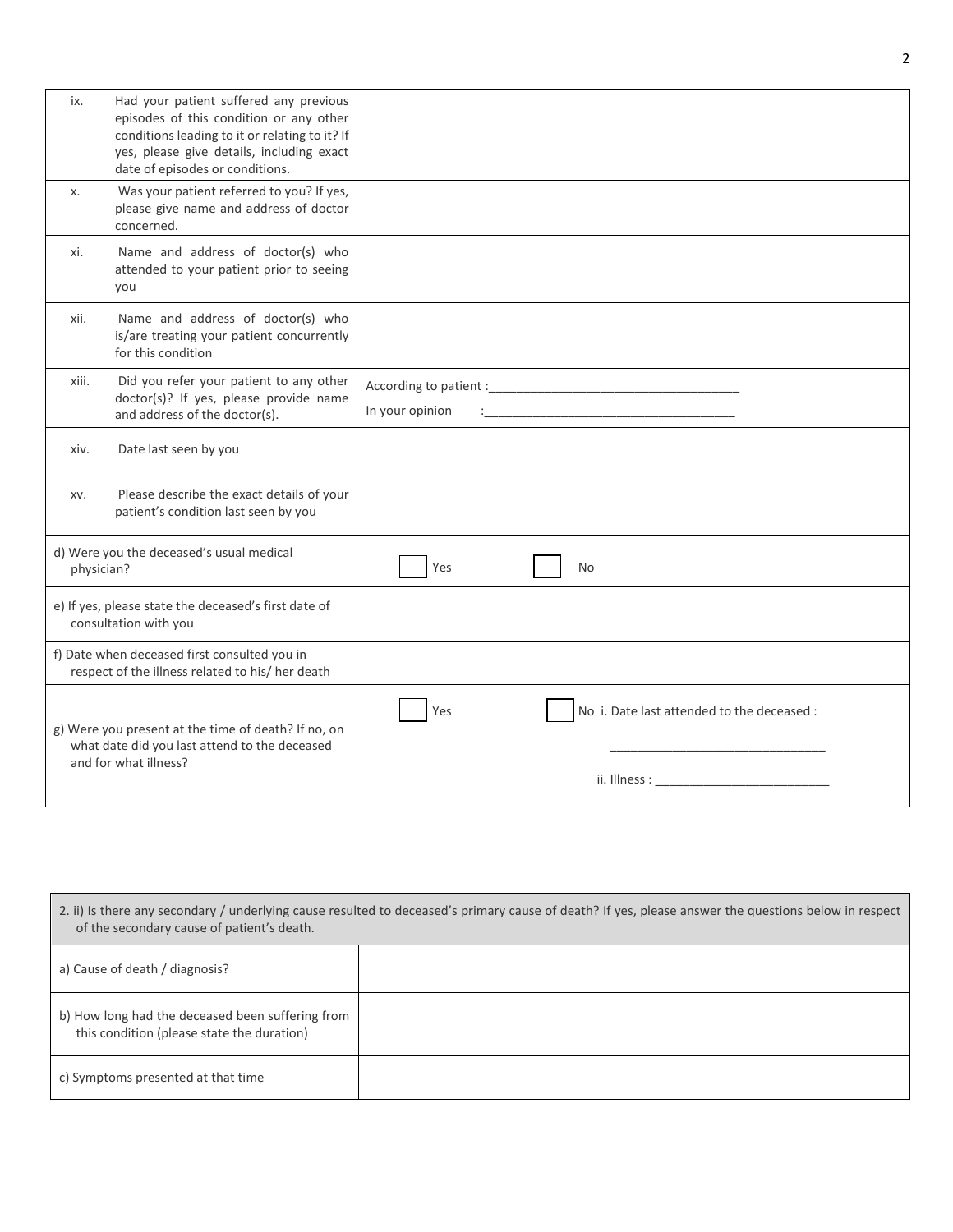| d) Date of symptoms first appeared                                          |  |
|-----------------------------------------------------------------------------|--|
| e) Date when the deceased was first treated for<br>this condition           |  |
| f) Date of diagnosis                                                        |  |
| g) Name and address of doctor who established<br>the diagnosis              |  |
| h) Was your patient informed of the diagnosis? If<br>yes, when and by whom? |  |

| 3. Death Details                                                                                                                                                                                   |                          |           |
|----------------------------------------------------------------------------------------------------------------------------------------------------------------------------------------------------|--------------------------|-----------|
| a) Was the deceased's death due to accident?                                                                                                                                                       | Yes                      | <b>No</b> |
| b) Was the deceased's death due to attempted<br>suicide or suicide / self-inflicted injury?                                                                                                        | Yes                      | <b>No</b> |
| c) Did the use of drugs or alcohol contribute to the<br>death of the deceased? If yes, kindly provide<br>details and date of first occurrence.                                                     | Yes<br>Date and details: | <b>No</b> |
| d) Did any of the deceased's previous sickness<br>contribute to the death of the deceased? If yes,<br>kindly provide details and date of first<br>occurrence.                                      | Yes<br>Date and details: | <b>No</b> |
| e) Did any of the deceased's hobby, participation<br>in avocation or hazardous pursuit contribute to<br>the death of the deceased? If yes, kindly<br>provide details and date of first occurrence. | Yes<br>Date and details: | <b>No</b> |
| f) Was an inquest or post-mortem performed? If<br>yes, please enclose a certified true copy of the<br>report.                                                                                      | Yes                      | <b>No</b> |
| g) Were there any predisposing cause(s) of the<br>deceased's death in relation to his habits (use of<br>narcotics, etc), family<br>alcohol,<br>history,<br>occupation or previous illness?         | Yes                      | <b>No</b> |